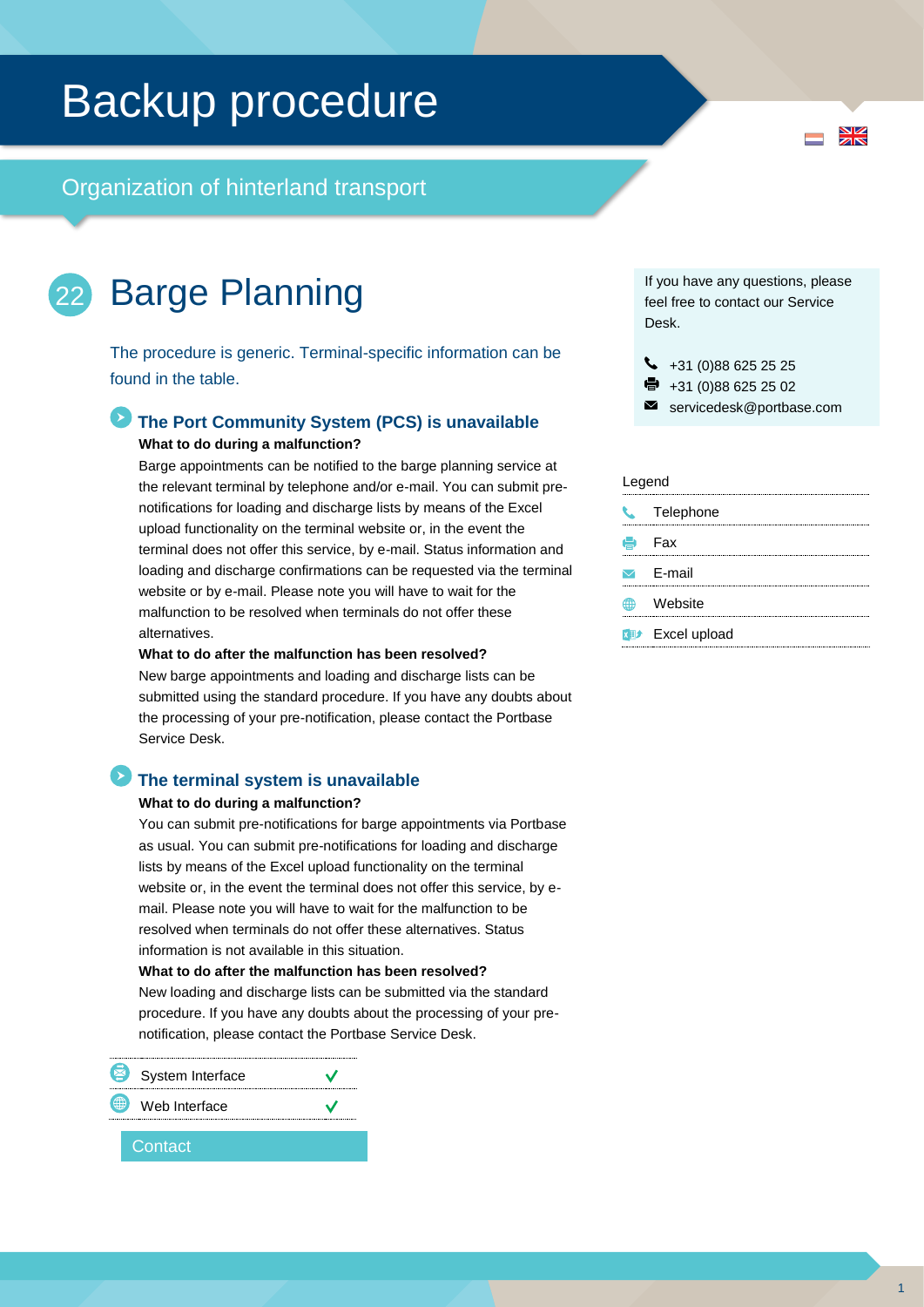# Back-up procedure

## Organization of hinterland transport

## **Terminal-specific information**

| <b>Terminal</b>            | Submitting<br>notification for<br>barge<br>appointment | Pre-notifying<br>loading and<br>discharge<br>lists* | Request<br>status<br>information<br>$***$ | Request<br>loading and<br>discharge<br>confirmation<br>$**$ |
|----------------------------|--------------------------------------------------------|-----------------------------------------------------|-------------------------------------------|-------------------------------------------------------------|
| APM Terminals Rotterdam    | $\sim$ $\sim$                                          | <b>x</b> 動                                          | ∰                                         | ⊕                                                           |
| APM Terminals Maaslakte 2  | $\triangledown$                                        | $***$                                               | ∰                                         | X                                                           |
| Barge Center Waalhaven     | $\triangledown$                                        | $\blacktriangledown$                                | ∰                                         | ⊕                                                           |
| <b>ECT Delta Terminal</b>  | $\sim$ $\sim$                                          | 网                                                   | ⊕                                         | ⊕                                                           |
| Euromax Terminal Rotterdam | $\blacktriangledown$                                   | <b>X→</b>                                           | ⊕                                         | ⊕                                                           |
| Rotterdam World Gateway    | $\boxtimes$                                            | $***$                                               | $\triangledown$                           | $\triangledown$                                             |
| Uniport                    |                                                        | $\blacktriangledown$                                | ∰                                         | ⊕                                                           |
| <b>RST Noord</b>           |                                                        |                                                     | 雔                                         | ∰                                                           |

\* The contents of this list should be identical to the discharge and loading list you normally submit via Portbase.

\*\* Only during a PCS malfunction, unavailable during a terminal system malfunction.

# **Contact information**

### **Terminals**

# **Contactinformatie**

### **APMTR Terminals Rotterdam**

- Barge scheduling
- $\bigcup$  0181 372 425
- $\blacksquare$  rot.bargescheduling@apmterminals.com
- Laad/loslijsten  $\bigcup$  0181 – 372 232
- $\blacksquare$  rot.data-edi@apmterminals.com
- Bargeplanning
- $\bigcup$  0181 372 426
- rot.barge@apmterminals.com
- http://www.apmtrotterdam.nl/

### **APM2 Terminals Maasvlakte**

- Afdeling Data EDI
- $\bigcup$  010 754 9620  $\blacktriangledown$
- mvii.datacenter@apmterminals.com http://www.dailyliftingmvii.com
- 

### **Barge Center Waalhaven**

- $\begin{array}{c} \big\downarrow \ 088 9440441 \end{array}$
- **b** bcwplanning@waalhaven-group.nl
- $\bigoplus$  https://www.bargecenterwaalhaven.nl/